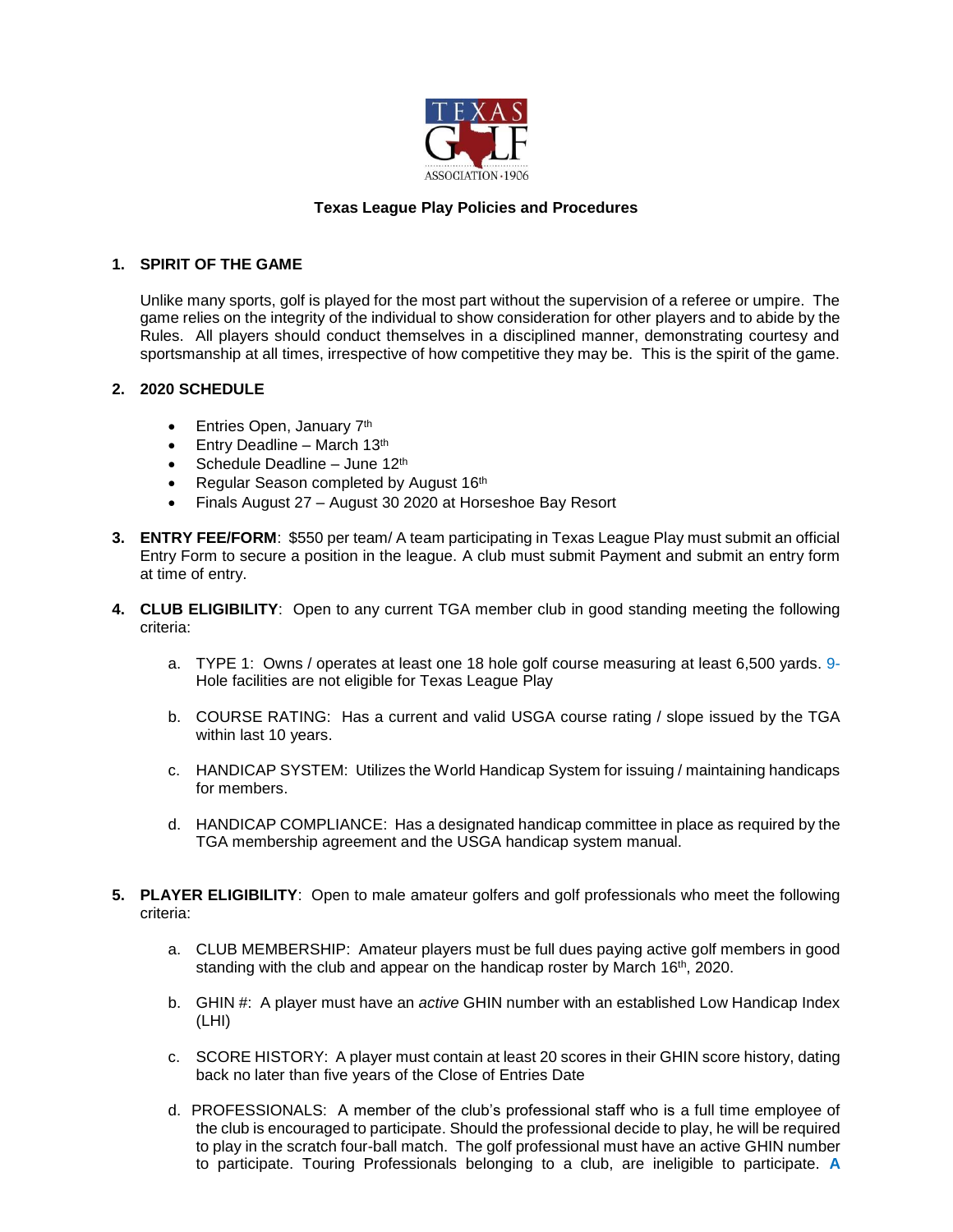**professional must be receiving a "paycheck" from the club. Teaching Professionals working at the club may not be eligible if they're only using the club to teach.** Note: Only one professional is eligible to play per match.

- e. AGE: **Players and Professional's must be at least 18 years of age as of the date of the match in which they wish to participate.**
- f. **College Players: A player that is listed on a College Golf roster, regardless of division, may not represent a club during the season and playoffs.**
- g. MAX HANDICAP ALLOWED: Amateur players must have a valid GHIN low handicap index (LHI) no higher than 18.4 to be eligible to play in a match. A player may play if his LHI is higher than 18.4 but he will not receive additional strokes than the maximum 18.4 afforded.
- h. MULTIPLE CLUBS: Should a player be a member of two clubs that are participating in Texas League Play, he is deemed to have played for a club once he puts a ball into play with the club he is playing with. He is not allowed to play for any other club for that season.

#### **The Side in Breach of Player Eligibility or Rule #15 (Match Format) will forfeit the match and all three points will be awarded to the opposing team.**

#### **6. TEAMS:**

- a. NUMBER OF PLAYERS: A team will be comprised of 8 players for each match.
- b. ROSTER: There is no limit to the size of a team's roster, provided they meet the player eligibility requirements set forth in Rule #5.
- c. NUMBER OF TEAMS PER CLUB: Each Club is permitted to enter one team per course on the facility. However, players are not permitted to play on both teams.

#### **7. CONFERENCES / GROUPS**

- a. NUMBER OF TEAMS: Groups will be comprised of 4 teams all representing different clubs.
- b. SELECTION OF TEAMS: Teams will establish their own group by coordinating with other clubs on their own.

#### 8. **LEAGUE SCHEDULE:**

Clubs will be allowed to set their own schedule once placed into a conference. The TGA will create a template for the conference to use to as a starting place. Dates may be moved from these dates so long as all teams agree. Teams within the conference should establish a "standard" day of the week for the matches to be played and adhere scheduling matches on that day as much as possible. Any deviation from the established requires both clubs consent.

All regular season matches can be started once a schedule has been accepted and approved by the TGA and must be completed by May 10<sup>th</sup>. Any matches not played will be recorded as a 6-6 tie. Clubs should make a reasonable effort to complete their matches within the deadline as no matches will take place after the deadline**.** 

In order to fit all matches within the deadline, more than one match may be played during a given week and so long as both teams agree. **Matches can begin before the Regular Season Start date so long as each club has paid their entry fee and their scheduled has been agreed upon.**

# **9. TEAM CAPTAIN DUTIES**

The Team Captains are instrumental in the success of the league. Captains are generally responsible for fielding a team each week and for submitting line ups and posting results. In addition, the team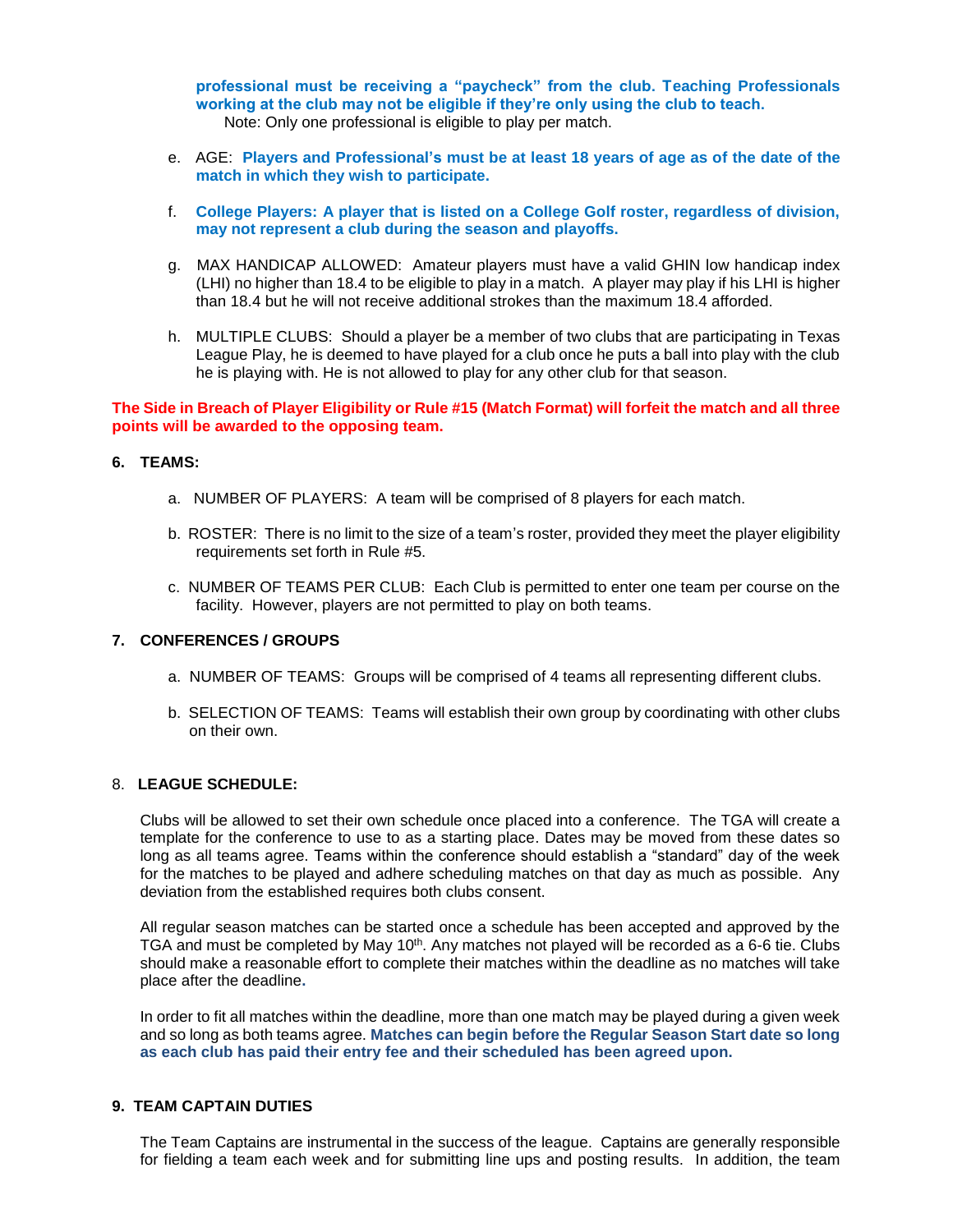captain should use discretion when choosing players and select those which represent the club in a positive manner.

- a. MATCH SCHEDULING: The team captains are responsible for setting the regular season schedule by coordinating with the other team captains within the group then submitting the final schedule to the TGA office for posting on the league play website. The deadline for submitting the group schedule is June 12<sup>th</sup>.
- b. MATCH ARRANGEMENTS: Team captains must communicate with the other team captains within the group prior to the start of the season to establish the following:
	- If any guest fees will be charged and payment collection method at your club
	- Tee times for matches played at each club (A standard time for all matches is preferred)
	- Acceptable pace of play for each club
	- Caddies (If caddies are required what the fees are and gratuity policy)
	- Tipping policy for outside service staff
	- Acceptable forms of payment (cash, credit card, reciprocal charge) for carts, food and beverage, golf balls, etc.
	- Cell phone policy at your club
- c. GOLF GENIUS: TEAM MATCHES: The team captains will be invited to the Team Matches portal by a TGA Representative. A How-To will be provided to each captain to operate the Portal.

# **10. HOST CLUB RESPONSIBILITIES**

- a. TEE TIMES: Host club is responsible for making sure the matches begin at the established time and determining the order of play. The club should communicate the playing order to their opponent ahead of the scheduled match if different than going low to high as listed.
- b. PAPERWORK: The Host Club should make the following paperwork to every player on the day of competition: Scorecards with Handicap Strokes, Pairings Sheet, Pace of Play Guidelines and Local Rule Sheet
- c. SCOREBOARD: The Host Club must utilize a form of scoreboard or scoring area to identify when matches are considered official. Once matches are considered official, there is to be no adjustment to the outcome of the match, unless there is a breach of player eligibility.
- d. FOOD AND BEVERAGE: If your conference has agreed upon providing any F&B post match, these arrangements should be made ahead of time and communicated to all players, so guest know where to go after the round and feel welcome.

# **11. RAIN OUTS**

If a match is cancelled due to inclement weather, (either before it has begun or before all matches have completed 9 holes) it is to be re-scheduled. If a make-up date is not available on the schedule, the host club captain is responsible for re-scheduling the match. A re-scheduled match can take place on any day of the week.

As a general rule, if a match is cancelled due to weather, it should be made up as soon as practicable. It is the responsibility of the host team captain to find dates that work with the opposing team captain. Once a date is agreed by both captains, that date is considered to be final. A makeup match may be played on any day of the week. Teams must be willing to sacrifice certain days/times to complete the matches by the deadline.

If a reasonable effort was made by both clubs to find a reschedule date but due to conflicts and allowable time, a match can not be made up before the Regular Season deadline, the match will be scored as a 6-6 tie.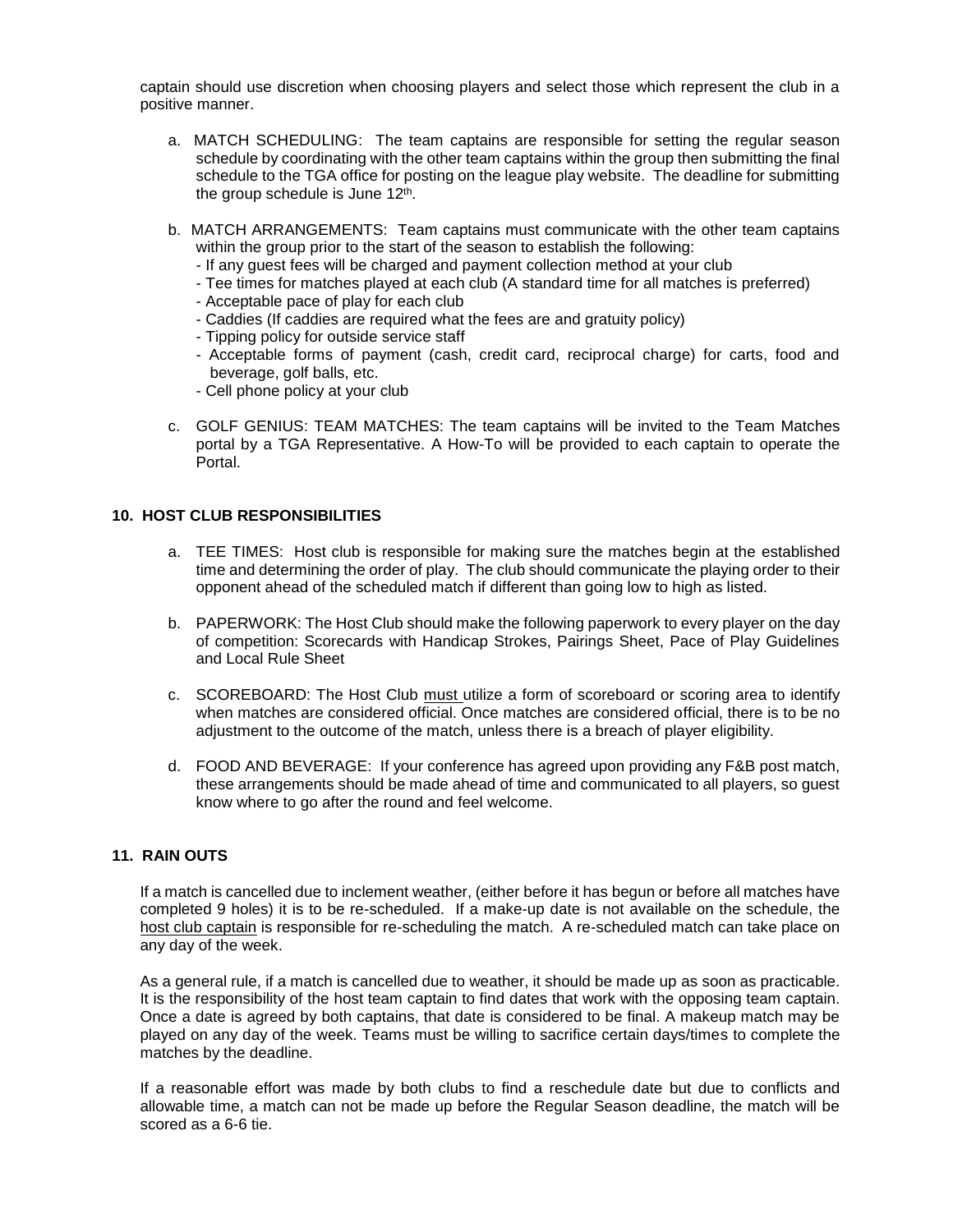**If a club has not closed to their members, the match must be played. A match can only be cancelled if both captains agree or the club is closed. Cart Part Only is not an acceptable reason to cancel a match.**

If a match is suspended during play due to deteriorating course conditions or a dangerous situation (lightning), and every match has completed at least 9 holes, the match is considered official, and the team who has earned the most points from all completed matches will be the winner. Decisions to resume or cancel play should be made on site by a committee of three. The two team captains and the host club professional who is on site at the time.

# **12. GUEST / COURSE FEE**

Each club should agree to the same conference-wide standard guest fee amount. Billing / collecting this guest fee amount from the visiting team is the responsibility of the Host club.

#### **13. GENERAL RULES OF PLAY**

The USGA & R&A Rules of Golf and the Host Club's Local Rules will govern play.

## **14. SUBSTITUTIONS**

Within 24 hours of the match, substitutions must be communicated directly with the opposing club's captain or golf professional AND submitted in the League Play Module. A substitute must be placed into the correct position within the lineup.

In Accordance with the USGA & R&A's Rules of Golf; Rule 23.4, a side may be represented by one partner for all or any part of match. A partner may join a match between holes but not during play of a hole.

# **15. MATCH FORMAT**

Each player will compete in a four-ball match. The professional will always be designated in the #1 spot and play in the scratch match. Players are listed from lowest handicap index to highest. If two or more players are listed as the same Course Handicap, they may be placed in an order that the captain seems fit.

## **15. TEES**

Matches 1-2 (Players 1A through 2B) will play from the tees which is closest to the target yardage of **6,800 yards**

Matches 3-4 (Players 3A through 4B) will play from the tees closest to the target yardage of **6,500 yards**

In the scratch match, if all four players agree, they may play a yardage greater than 6,800 yards while the rest of the matches play from the required yardages

## **16. SCORING**

One (1) point is awarded for a win on the front 9, one (1) for the back 9, and one (1) for the overall match for a total of three (3) points in each match. A tie is worth a ½ point to each side. There are a total of 12 points available for the overall match. The team to earn 6  $\frac{1}{2}$  or more points is the winner.

The TGA will send the official score sheets to use for the display and of the match results on site. The home team captain is responsible for submitting the match results via the League Play module located on [www.txga.org](http://www.txga.org/) League Play web page

Once the results of the match have been posted on the Official Scoreboard or been accepted by a person(s) in the scoring area they are deemed to have been officially announced. All rules disputes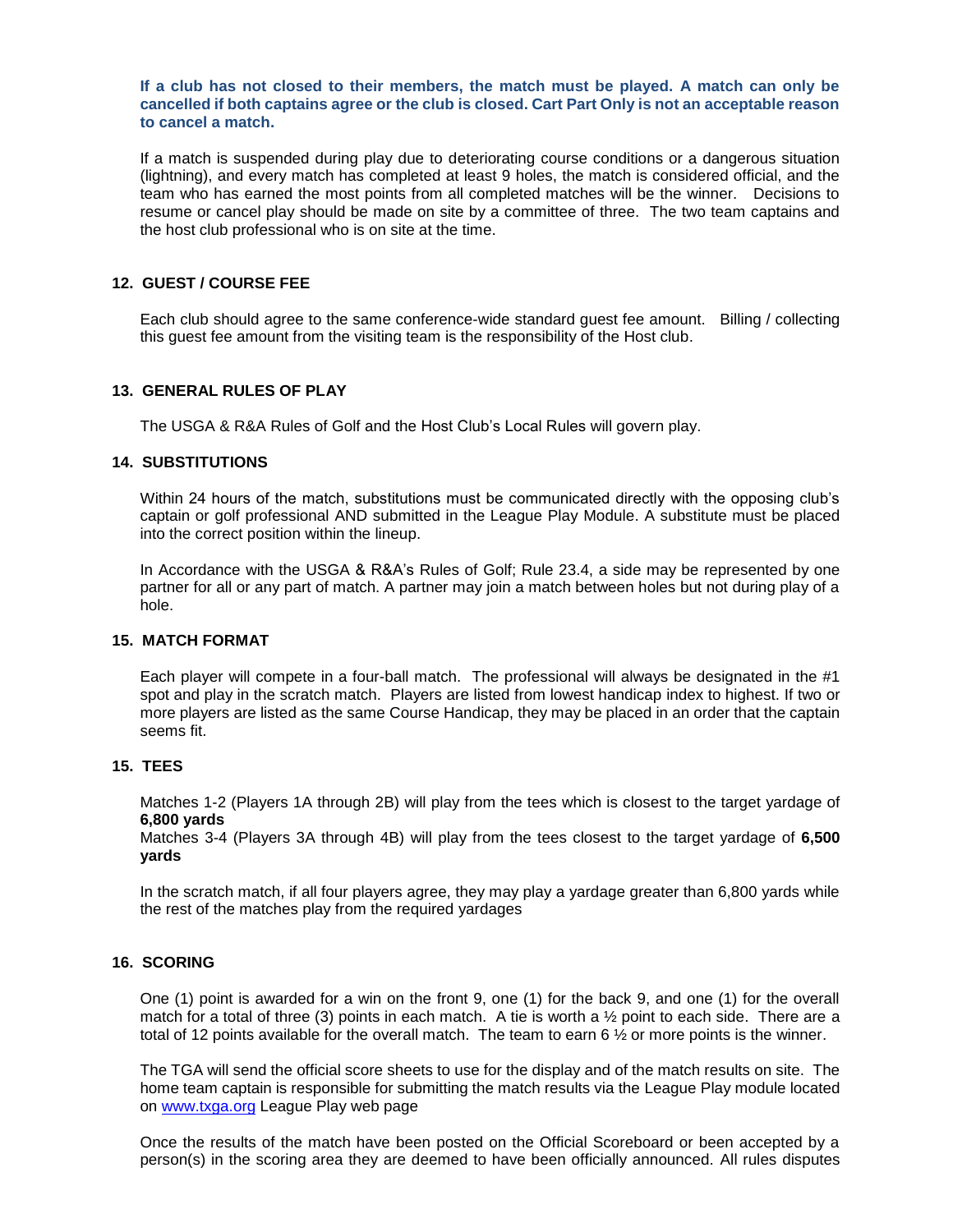must be solved before the results are officially announced. Once a match has been officially announced, there are to be no changes to the outcome of the match, unless there is a breach of player eligibility.

# **17. GROUP WINNERS / TIES**

**A club wins their conference or group when they have best overall record in their conference. Points will only matter in regards to playoff seeding and tiebreaking.**

If two teams tie for the best record, the tie will be broken by the following order:

- 1. Head-to-head record
- 2. Points gained against team they are tied with.
- 3. Points gained in away matches

If there are three or more teams tied for the best record, **the team with most overall points wins the conference. (In the event that two clubs have identical points, those two clubs will use the above mentioned tie-breaking method.)**

In the event of a tie after all the above conditions are met, and the opportunity to accumulate points is not equal due to a 18 hole match being condensed to only 9 holes, then the tie should be decided via a playoff if practicable. The playoff would be run similar to that of the League Play Playoffs, i.e. sudden death match played at scratch. The host site of the Playoff will be chosen by lot.

#### **18. PLAYOFFS**

At the completion of registration, the Texas Golf Association will divide the state into Four Regions, West Texas, DFW, Houston and Hill Country (Austin & San Antonio). Each region is guaranteed to have the top four point earners advance to the State Playoffs.

In the event that one of the Four Regions does not have four conference winners, the next conference winner with the highest point total across all four regions will earn an invitation into the playoffs. If the point totals are tied with another Conference Winner across the state, the Playoff Seeding Tiebreaking will determine whom will receive the invitation.

In the event of a rain causing the match to stop once all matches have completed 9 holes and less than the normal amount of points have been earned, the remaining points available will be split evenly among the two clubs.

There will not be a loser bracket set up however, additional playing opportunities at a discounted rate will be made available to teams once eliminated.

Playoff seeds will be determined by the total number of points accumulated. In the event in which the total points are tied, the follow criteria will be used to break the tie:

- 1. Overall Record
- 2. Last Three Matches (by date) total points
- 3. Last Two Matches (by date) total points
- 4. Last Match Played (by date) total points

A team may use different players for the different playoff matches, provided they have played in at least one regular season conference match.

- League Play Championships to be played August  $27<sup>th</sup>$   $30<sup>th</sup>$  at Horseshoe Bay Resort
	- $\circ$  Thursday, August 27<sup>th</sup> 1<sup>st</sup> Round Matches & Practice Rounds
		- $\circ$  Friday, August 28<sup>th</sup> Quarterfinals
		- $\circ$  Saturday, August 29<sup>th</sup> Semi-finals
		- $\circ$  Sunday, August 30<sup>th</sup> Finals

#### **19. RULES QUESTIONS OR INFRACTIONS**

The TGA Championship department will have the final say in any rules questions should they arise. Questions regarding the rules or match outcome must be called into the TGA prior to the finalizing of